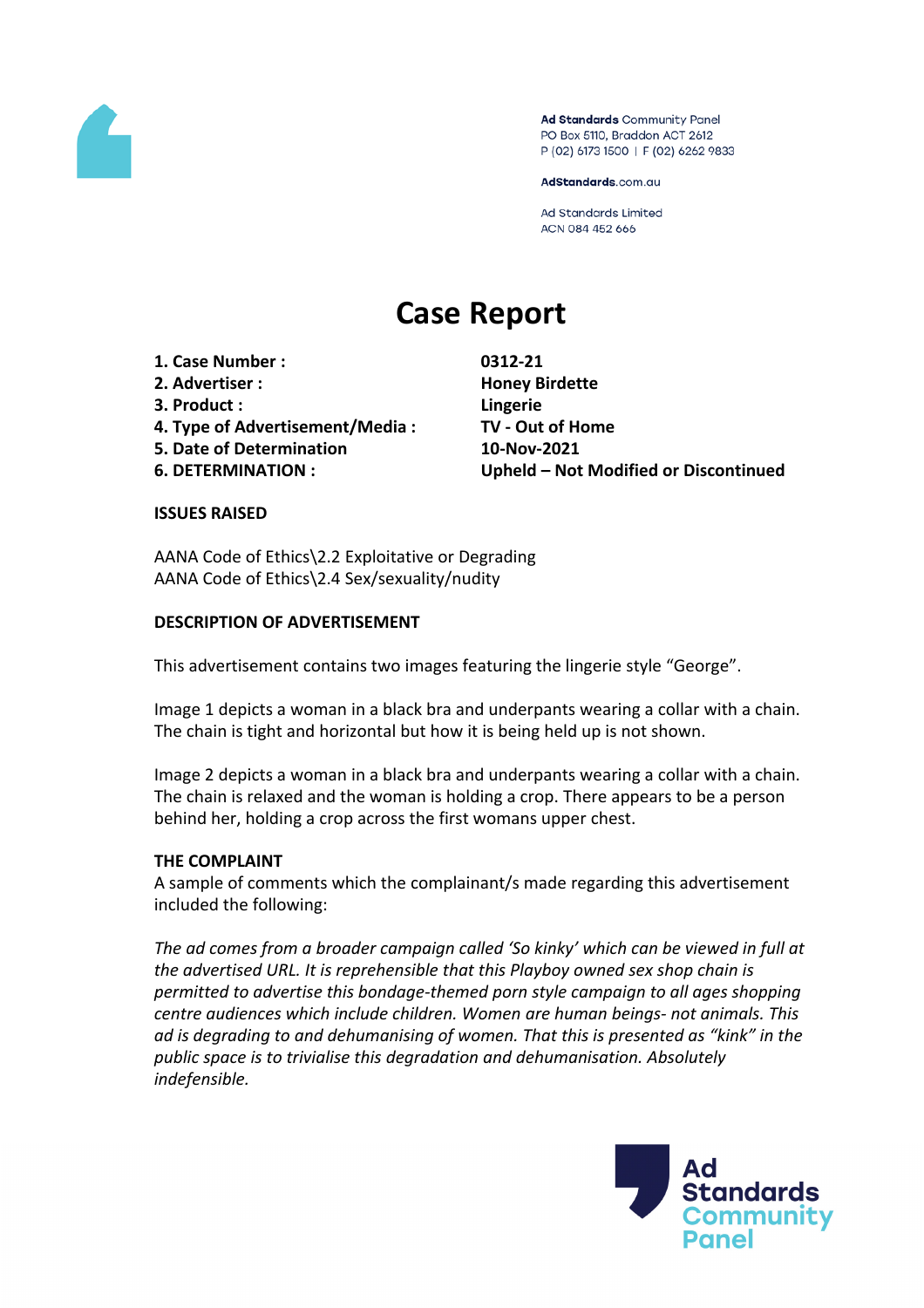

#### **THE ADVERTISER'S RESPONSE**

Comments which the advertiser made in response to the complainant/s regarding this advertisement include the following:

*Advertiser did not provide a response.*

#### **THE DETERMINATION**

The Ad Standards Community Panel (the Panel) considered whether this advertisement breaches Section 2 of the AANA Code of Ethics (the Code).

The Panel noted the complainant's concern that the advertisement:

- is degrading and dehumanising of women
- is porn-themed and inappropriate for children to view.

The Panel viewed the advertisement and noted the advertiser did not provide a response.

## **Section 2.2: Advertising should not employ sexual appeal in a manner which is exploitative or degrading of any individual or group of people.**

The Panel noted the AANA Practice Note which provides guidance on the meaning of the terms exploitative and degrading:

*Exploitative - (a) taking advantage of the sexual appeal of a person, or group of people, by depicting them as objects or commodities; or (b) focussing on their body parts where this bears no direct relevance to the product or service being advertised. Degrading – lowering in character or quality a person or group of people.*

#### **Does the advertisement use sexual appeal?**

The Panel noted that both versions of the advertisement depict a woman in black lingerie wearing an animal mask with a leather collar and chain attached around her neck. The Panel considered that these images contain sexual appeal.

#### **Does the advertisement use sexual appeal in a manner that is exploitative?**

The Panel noted that the advertisement was for lingerie and fetish products available at Honey Birdette and considered that it was reasonable for the woman to be depicted wearing that product in the advertisement. The Panel noted that the woman was an active participant in the scene. In the first image there is a strong impression that the woman is holding the chain herself due to her arm being held out parallel to the chain, and in the second image the chain is hanging loose. The Panel noted that there is another woman who can be seen in the background of the second image, holding something across the chest of the first woman. The Panel considered that the context of the scene is unclear, but it does not appear as though the woman is being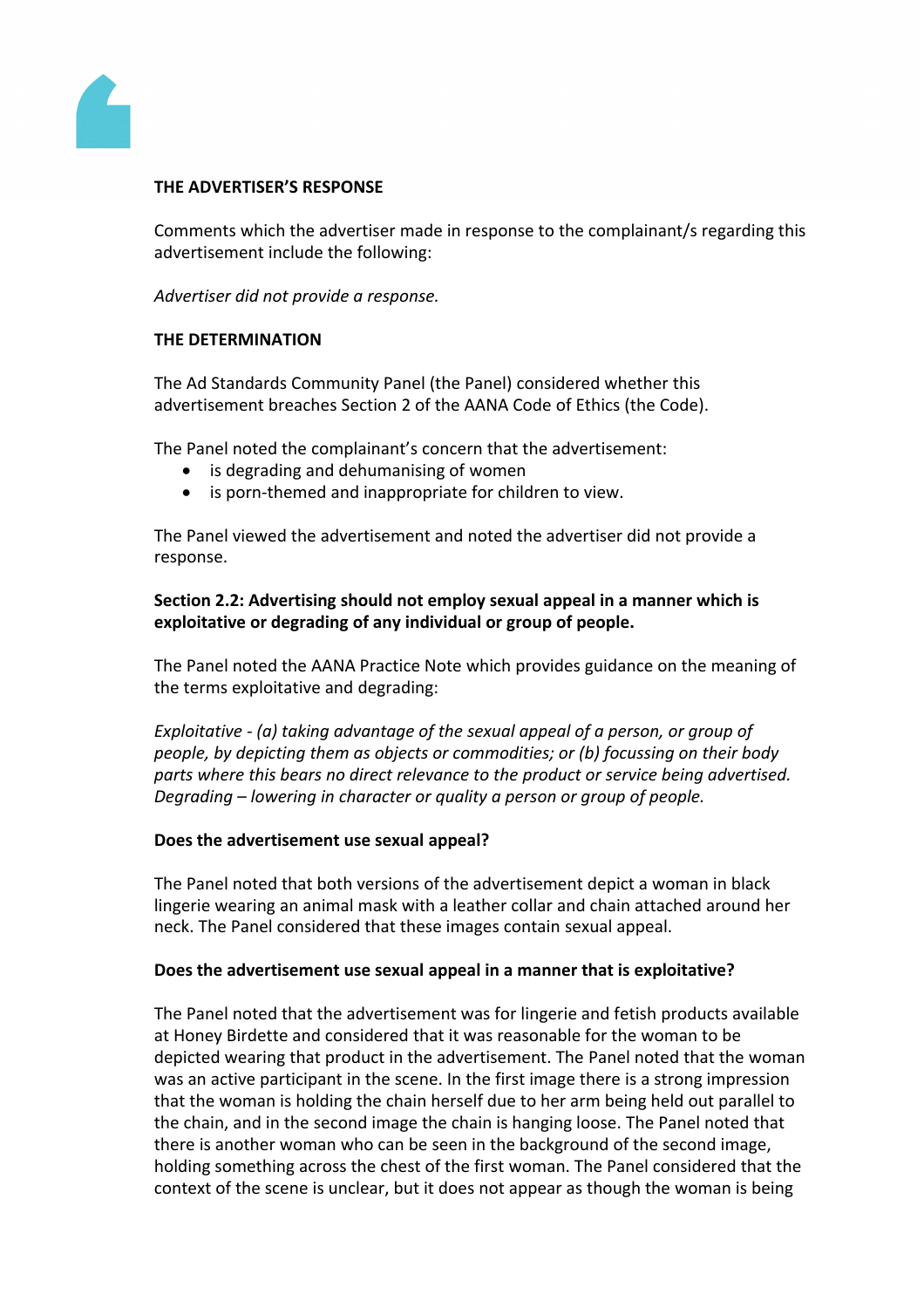

restrained or used as an object by the second woman. The Panel considered that the woman herself is not depicted as an object or commodity.

The Panel considered that while the woman is wearing lingerie and a collar the focus of the advertisement is not irrelevantly on her body or body parts but rather on the products.

The Panel considered that the advertisement did not employ sexual appeal in a manner which is exploitative of the woman.

#### **Does the advertisement use sexual appeal in a manner that is degrading?**

The Panel considered that the depiction of the woman was relevant to the promotion of lingerie and the products available for purchase at Honey Birdette and this did not lower the women in character or quality.

The Panel noted that the there is no suggestion that she is being forced to wear a collar or any suggestion that she is in pain or discomfort.

The Panel considered that the advertisement did not employ sexual appeal in a manner which is degrading to the woman.

#### **Section 2.2 conclusion**

Finding that the advertisement did not employ sexual appeal in a manner which is exploitative or degrading of an individual or group of people, the Panel determined that the advertisement did not breach Section 2.2 of the Code.

## **Section 2.4: Advertising shall treat sex, sexuality and nudity with sensitivity to the relevant audience.**

The Panel noted the Practice Note for the Code states:

*"Overtly sexual images are not appropriate in outdoor advertising or shop front windows.*

*"Although not exhaustive, the following may be considered to be overtly sexual: • Poses suggestive of sexual position: parting of legs, hand placed on or near genitals in a manner which draws attention to the region;*

*• People depicted in sheer lingerie or clothing where a large amount of buttocks, female breasts, pubic mound or genital regions can be seen; The use of paraphernalia such as whips and handcuffs, particularly in combination with images of people in lingerie, undressed or in poses suggestive of sexual position;*

*• Suggestive undressing, such as pulling down a bra strap or underpants; or • Interaction between two or more people which is highly suggestive of sexualised activity.*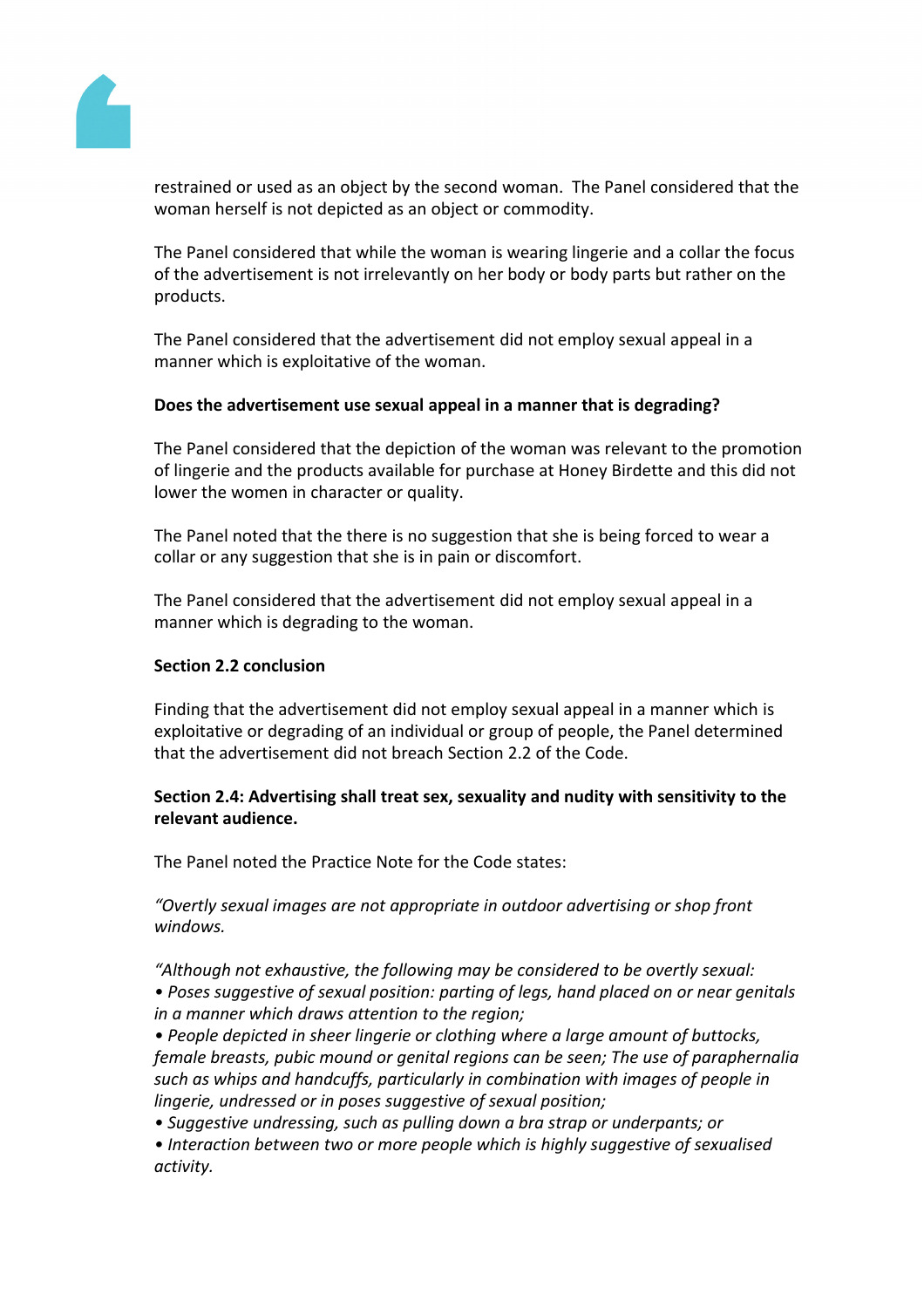

*"Discreet portrayal of nudity and sexuality in an appropriate context (eg advertisements for toiletries and underwear) is generally permitted but note the application of the relevant audience. More care should be taken in outdoor media than magazines, for example.*

*"Images of models in bikinis or underwear are permitted, however, unacceptable images could include those where a model is in a suggestively sexual pose, where underwear is being pulled up or down (by the model or another person), or where there is clear sexual innuendo from the ad (e.g. depicting women as sexual objects)."*

#### **Does the advertisement contain sex?**

The Panel considered whether the advertisement contained sex. The Panel noted the definition of sex in the Practice Note is "sexual intercourse; person or persons engaged in sexually stimulating behaviour".

The Panel considered that the woman is not engaging in sexual activity, rather is posed in a manner to show off the sexualised product. The Panel noted that in the second advertisement there is a second woman, however the two are not embracing or interacting in an explicitly sexualised way. The Panel considered that the advertisement did not contain sex.

#### **Does the advertisement contain sexuality?**

The Panel noted the definition of sexuality in the Practice Note is "the capacity to experience and express sexual desire; the recognition or emphasis of sexual matters".

The Panel considered that the woman was wearing lingerie, a mask and a collar and considered that there was a sexual element to the advertisement.

#### **Does the advertisement contain nudity?**

The Panel noted that the definition of nudity in the Practice Note is "the depiction of a person without clothing or covering; partial or suggested nudity may also be considered nudity".

The Panel noted that the woman in the advertisement in depicted in lingerie, and considered that this is a depiction of partial nudity.

## **Are the issues of sexuality and nudity treated with sensitivity to the relevant audience?**

The Panel noted that the definition of sensitivity in the Practice Note is "understanding and awareness to the needs and emotions of others".

The Panel considered that the requirement to consider whether sexual suggestion is 'sensitive to the relevant audience' requires them to consider who the relevant